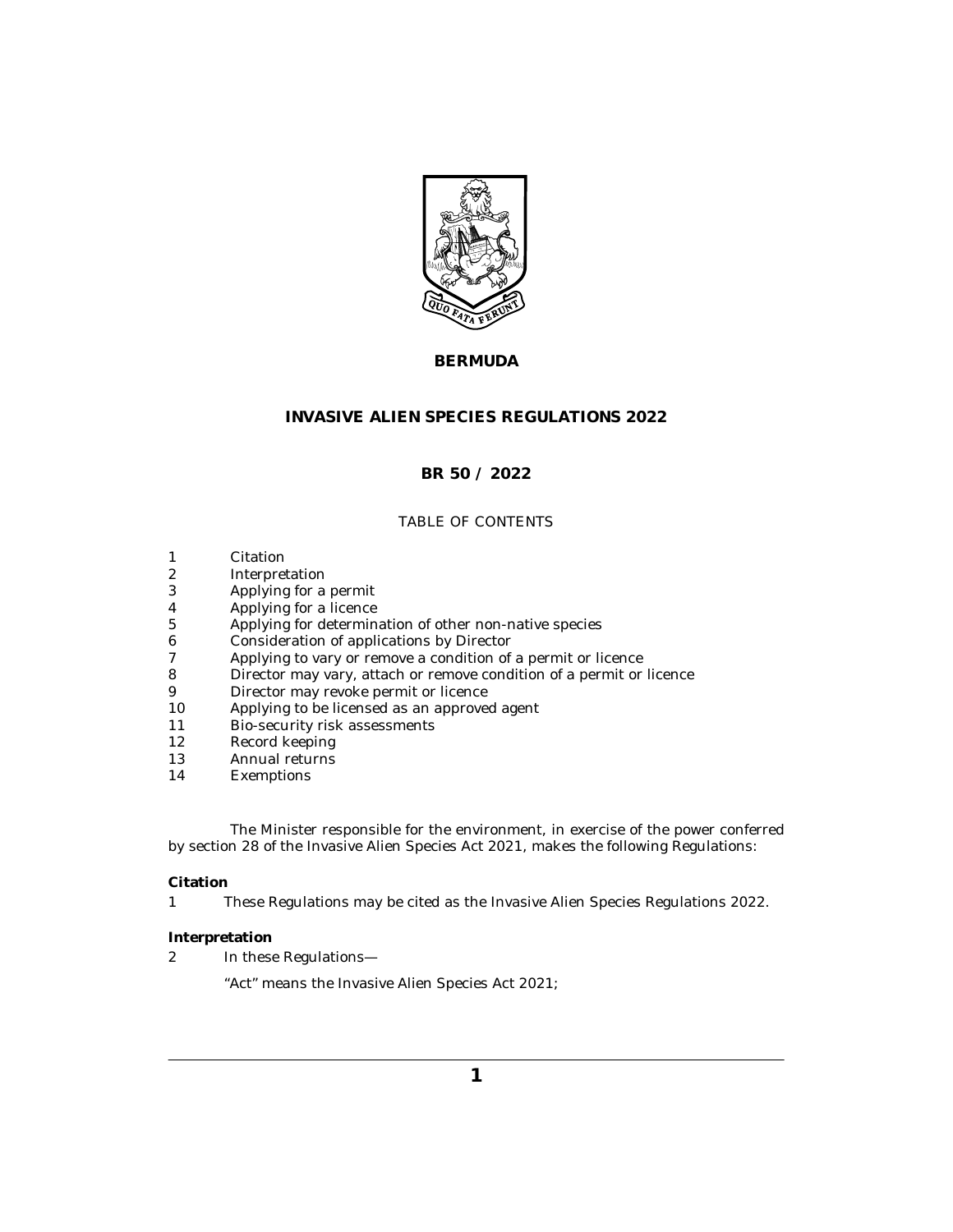<span id="page-1-0"></span>"application fee" means the application fee prescribed under the Government Fees Regulations 1976;

"application form" means the application form provided by the Department;

"Department" has the meaning given in the Act;

"dispose of an invasive species" has the meaning given in the Act;

"invasive species" has the meaning given in the Act.

**Applying for a permit**

3 (1) An application for a permit to import—

- (a) a restricted "category A" invasive species;
- (b) a restricted "category B" invasive species,

must be made to the Director on the application form.

- (2) The application must be accompanied with-
	- (a) the documents requested in the application form;
	- (b) a bio-security risk assessment prepared by an approved agent; and
	- (c) the application fee.

(3) If requested by the Director in writing, the applicant must provide such other documents or information that would assist the Director in determining the application.

**Applying for a licence**

An application for a licence to reproduce, cultivate, propagate, sell, supply or 4 (1) give to another a restricted "category A" invasive species must be made to the Director on the application form.

- (2) The application must be accompanied with-
	- (a) the documents requested in the application form;
	- (b) a bio-security risk assessment prepared by an approved agent; and
	- (c) the application fee.

(3) If requested by the Director in writing, the applicant must provide such other documents or information for the purpose of assisting the Director in determining the application.

**Applying for determination of other non-native species**

5 (1) An application for the determination of a non-native species that is not listed in Schedule 1, Schedule 2 or Schedule 3 to the principal Act must be made to the Director on the application form.

(2) The application must be accompanied with-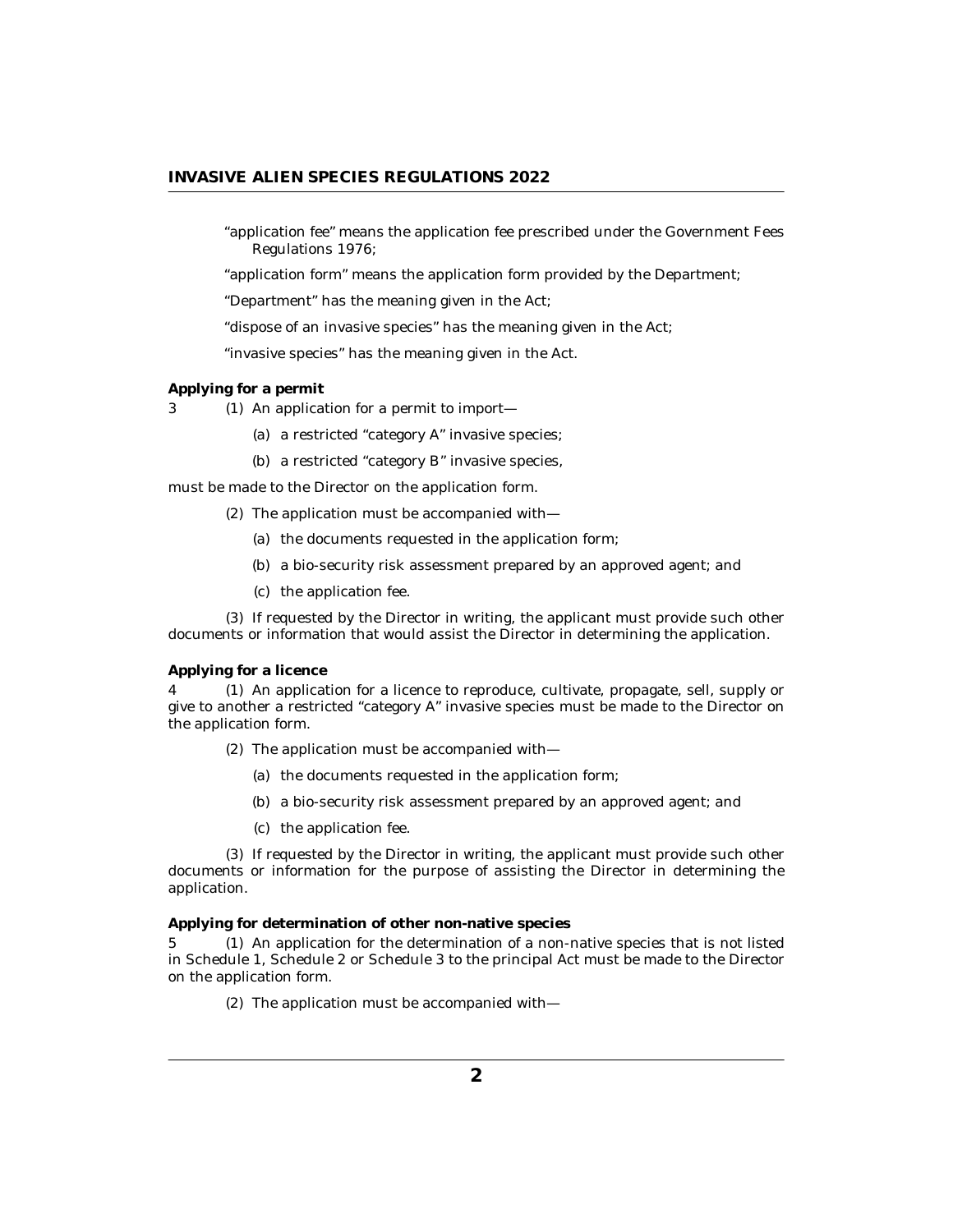- (a) the documents requested in the application form;
- (b) the application fee.

<span id="page-2-0"></span>The applicant must provide such other documents and information requested (3) by the Director, including a bio-security risk assessment, that would assist the Director in determining the application.

Where the Director determines that the non-native species is a restricted (4) invasive species, the person may apply under regulation 3 for a permit to import the species.

#### **Consideration of applications by Director**

6 (1) The Director shall have regard to the following matters when considering an application for a permit or a licence made under regulation 3 or 4—

- (a) the knowledge of the applicant as to the husbandry of the species;
- (b) the purpose for which the species is to be imported or licensed;
- (c) the place where the species will be kept;
- (d) the applicant's bio-security protocols for preventing the escape of the species;
- (e) the applicant's response plan in the event of escape of the species;
- any requirements that may be needed to control or contain the species, and (f) whether the applicant will be able to meet those requirements; and
- (g) any other matters which the Director considers appropriate having regard to the ability and expertise of the applicant in relation to the species.

The Director may, when attaching conditions to a permit or a licence, have (2) regard to the matters set out under paragraph (1) as he considers appropriate.

Where an application is granted, the Director shall issue a permit or a licence; (3) and where an application is denied he shall issue a written notice which shall—

- (a) state the reason for the decision; and
- (b) inform the applicant that he may apply in accordance with section 26 of the Act for the decision to be reviewed by the Minister.

**Applying to vary or remove a condition of a permit or licence**

7 (1) A permit or licence holder may make a request to the Director in writing for a condition of the permit or licence to be varied or removed.

(2) If requested by the Director in writing, the permit or licence holder must provide such documents or information that would assist the Director in determining the request.

Where the Director grants a request, the permit or licence holder shall return (3) the permit or licence to the Director as soon as practicable, and the Director shall issue a new permit or licence which sets out the date of issue and the conditions of the permit or licence as of that date.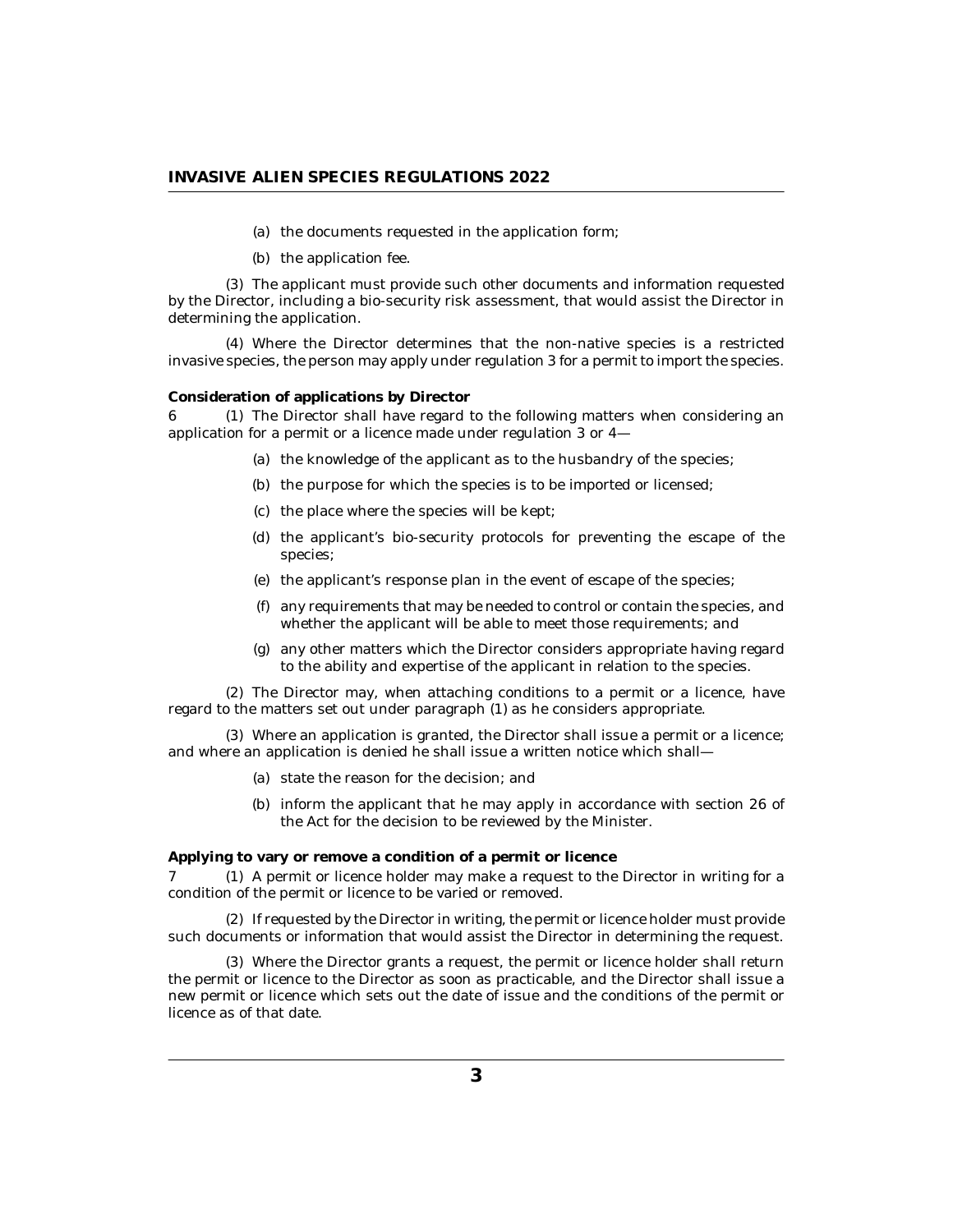<span id="page-3-0"></span>**Director may vary, attach or remove condition of a permit or licence**

8 (1) The Director may, at any time vary, attach or remove a condition of a permit or a licence that has been issued under regulation 6(3).

Where the Director proposes to vary, attach or remove a condition, he must (2) inform the permit or licence holder by notice in writing, and the notice must—

- (a) state that he proposes to vary, attach or remove a condition;
- (b) specify the condition he proposes to attach, vary or remove;
- give reasons for proposing to do so; (c)
- (d) state the date on which the proposed attachment, variation or removal is intended to take effect;
- inform the permit or licence holder that he may make representation to the (e) Director in writing within the time specified in the notice; and
- (f) include any other information which the Director considers appropriate.

The Director shall take into consideration any representations made under (3) paragraph (2)(e) and shall notify the permit or licence holder of his decision in writing.

Where the Director decides to act in accordance with paragraph (1), the notice (4) must specify the condition to be attached, varied or removed, give reasons for the decision, state the date on which the attachment, variation or removal is to take effect, and inform the permit or licence holder that he may apply in accordance with section 26 of the Act for the decision to be reviewed by the Minister.

Where the Director attaches, varies or removes a condition, the permit or (5) licence holder shall return his permit or licence to the Director as soon as practicable, and the Director shall issue a new permit or licence which sets out the date of issue and the conditions of the permit or licence as of that date.

**Director may revoke permit or licence**

9 (1) The Director may revoke a permit or a licence where the permit or licence holder—

- (a) has contravened the Act;
- (b) has failed to comply with a condition attached to the permit or licence; or
- has, in the case of a licence holder, failed to file an annual return in (c) accordance with regulation 13.

Where the Director proposes to revoke a permit or licence, he shall notify the (2) permit or licence holder in writing and the notice shall—

- (a) set out details regarding the contravention or failure;
- (b) direct the permit or licence holder in the manner and period within which he must comply with the Act or the condition, or file the annual return, in the case of a licence holder;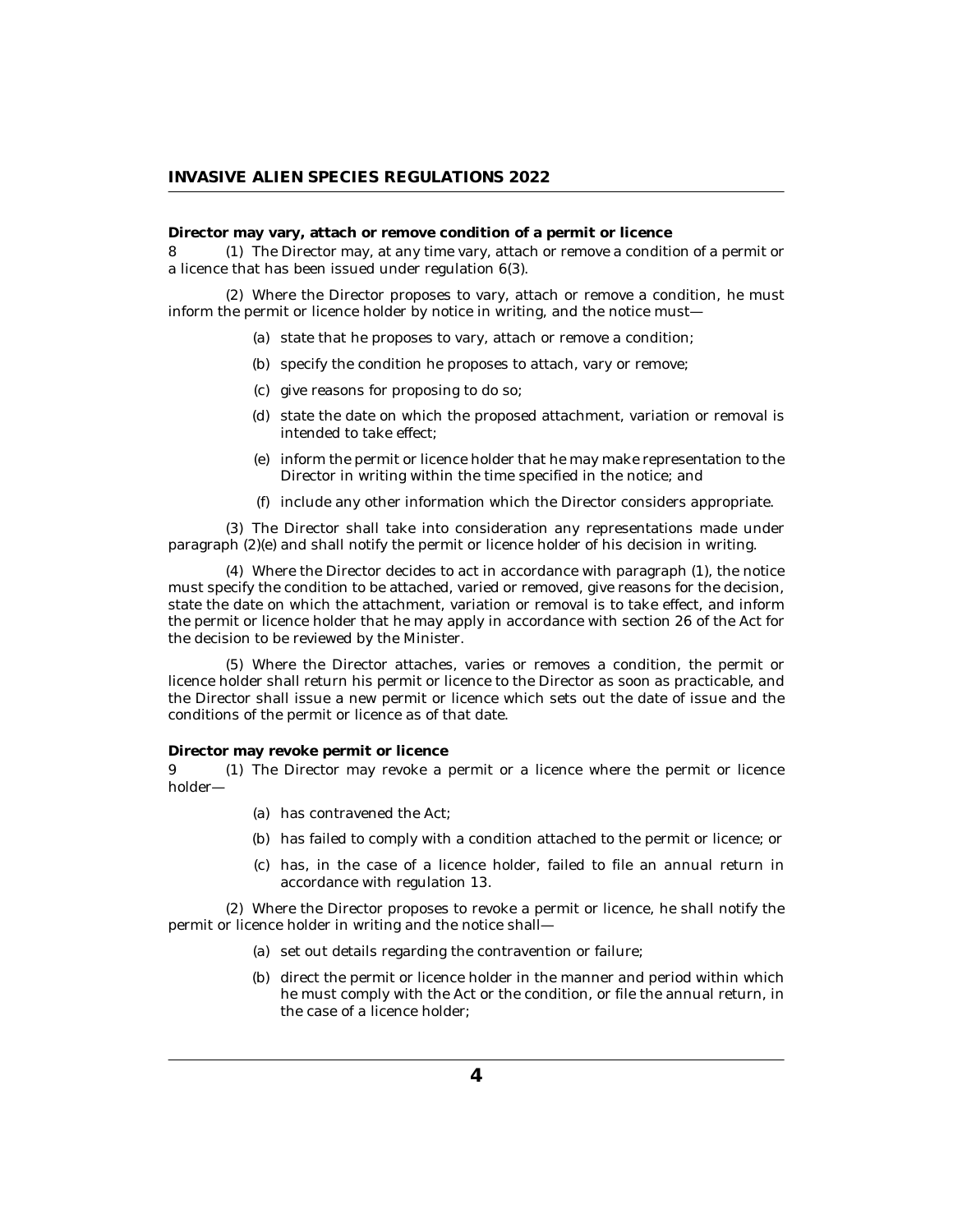- <span id="page-4-0"></span>(c) state that the permit or licence holder may make representation to the Director in writing prior to the date specified in the notice;
- (d) state that the permit or licence may be revoked if the permit or licence holder fails to comply with the direction within the period specified in the direction given under subparagraph (b);
- (e) include any other information which the Director considers appropriate.
- Where— (3)
	- (a) the permit or licence holder fails to comply with a direction given under paragraph (2)(b); and
	- (b) the Director has taken into consideration any representations made by the permit or licence holder under paragraph (2)(c),

the Director may revoke the permit or licence and notify the permit or licence holder of his decision in writing.

- A notice given under paragraph (3) must— (4)
	- (a) state the reasons for the Director's decision;
	- (b) specify the date on which the revocation will take effect;
	- (c) give such direction in relation to the invasive species, which may include a direction that the species be disposed of;
	- (d) inform the permit or licence holder that he may apply in accordance with section 26 of the Act for the decision of the Director to be reviewed by the Minister; and
	- (e) include any other information which the Director considers appropriate.

Where a permit or licence has been revoked the permit or licence holder must, (5) as soon as practicable, return the permit or licence to the Director.

**Applying to be licensed as an approved agent**

10 (1) An application to be licensed as an approved agent must be made on the application form, and must be accompanied with the documents specified in the application form, and any other information requested by the Director in writing.

The Director shall licence the applicant as an approved agent if the Director is (2) satisfied that the applicant—

- has knowledge of the Act, Regulations, and any guidance notes issued by (a) the Director;
- (b) has a Graduate Degree level qualification in science-based research, including research relating to botany, animal science, marine biology, or ecology;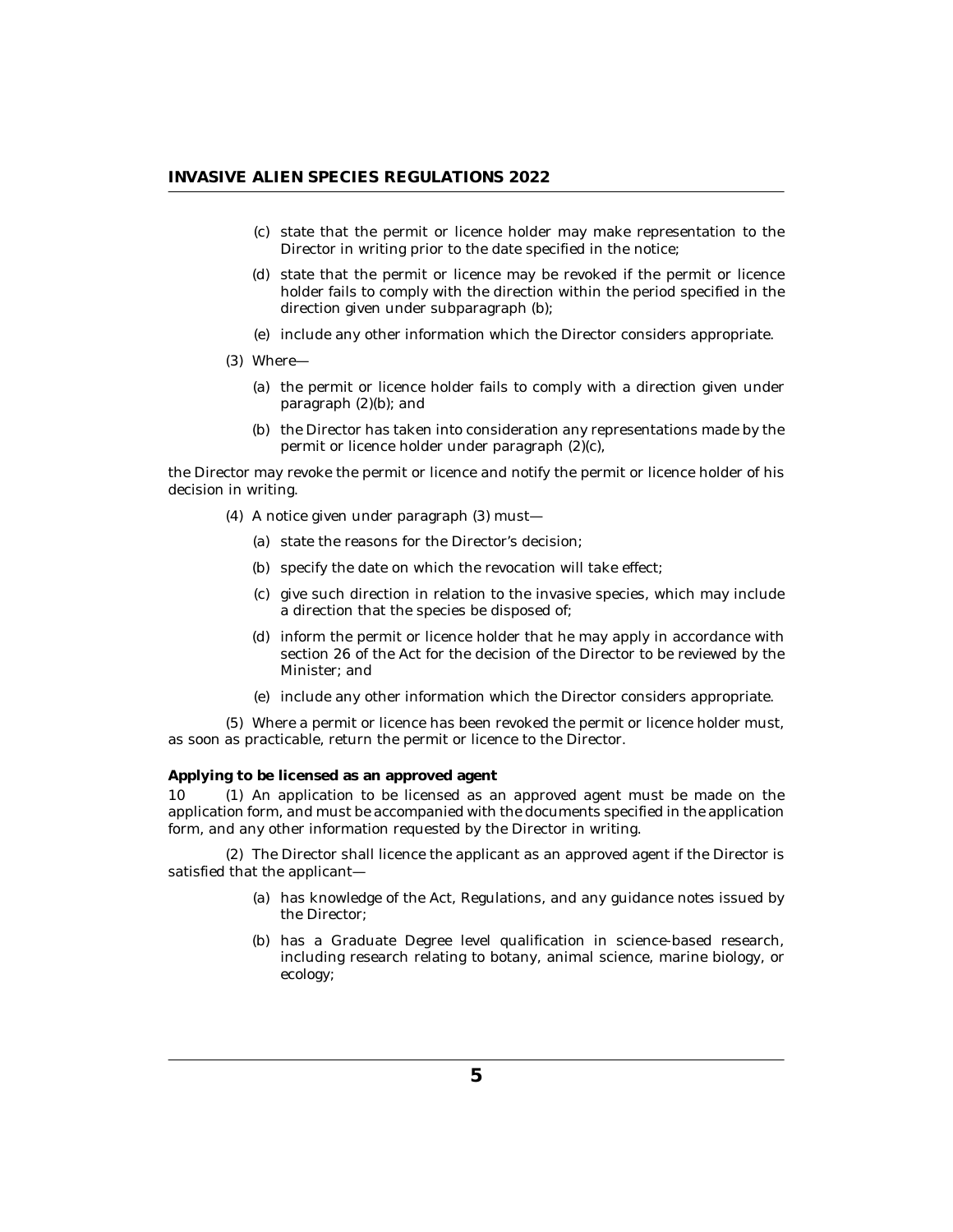- <span id="page-5-0"></span>has demonstrated experience in bio-diversity matters and science-based (c) research, including research relating to botany, animal science, marine biology or ecology;
- (d) has experience in conducting risk assessments;
- (e) is a fit and proper person.
- An application to renew a licence shall be made in accordance with paragraph (3)

(1).

Where an application is granted, the Director shall issue a licence; and where (4) an application is denied he shall issue a written notice stating—

- (a) the reason for the decision; and
- (b) that the person may apply in accordance with section 26 of the Act for the decision to be reviewed by the Minister.

**Bio-security risk assessments**

11 (1) The Director may require a bio-security risk assessment to include any or all of the following information, and any other additional information requested by the Director in writing—

- (a) information regarding the relevant species, including—
	- (i) the taxonomy of the species, including its class, order, family, genus and species, if known, scientific synonyms and common names of the species;
	- (ii) the original environment of the species, including climate, extent of geographic range and trends;
	- (iii) persistent attributes of the species, including reproductive potential, mode of reproduction, dispersal mechanism and undesirable traits;
	- (iv) invasive tendencies of the species elsewhere, and of any close taxonomic relatives in Bermuda and elsewhere;
	- (v) the history, if any, of domestic propagation or cultivation of the species, introductions and the extent of naturalisation in Bermuda and elsewhere;
	- nutritional or dietary requirements of the species and, where (vi) applicable, whether it has a specialist or generalist diet;
	- (vii) the ability of the species to create significant change in an ecosystem;
	- (viii) the potential to hybridise with other species and to produce fertile hybrids;
- (b) information regarding the activity in respect of which the permit or licence is being sought, including—
	- (i) the nature of the activity;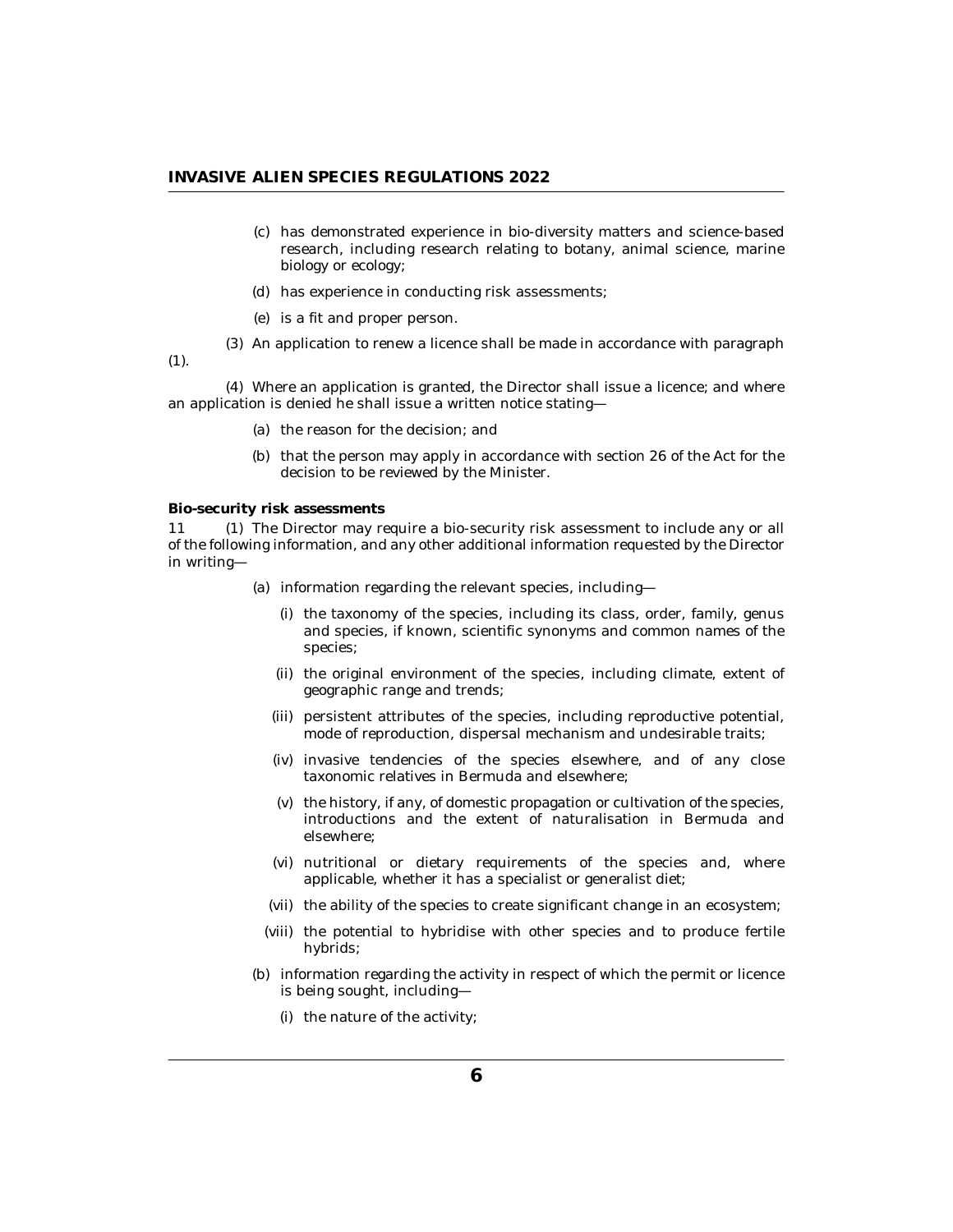- (ii) the reason for the activity;
- (iii) the location where the activity is to be carried out;
- (iv) the number, and where applicable, the gender of the specimens of the species involved;
- $(v)$  the intended destination of the species, if the species is to be translocated;
- (c) information regarding the receiving environment, including—
	- (i) climate match;
	- (ii) habitat;
	- disturbance regimes; (iii)
	- (iv) the presence of natural enemies, predators and competitors;
	- (v) the presence of potentially reproductive compatible species.
- (2) The bio-security risk assessment must identify-
	- (a) the probability that the species will naturalise in Bermuda;
	- (b) the possible impact of the species on Bermuda's environment;
	- (c) the risks of the specimen serving as a vector through which specimens of other invasive species may be introduced;
	- (d) the risks of the method by which a specimen is to be introduced or the restricted activity carried out serving as a pathway through which specimens of other invasive species may be introduced;
	- any measures proposed in order to manage the risks referred to in (e) paragraph (c) or (d).
- (3) The bio-security risk assessment must consider-
	- (a) the likelihood of the risks being realised;
	- (b) the severity of the risks and consequences of the realisation of the risk for other species, habitats and ecosystems;
	- (c) the potential costs associated with the control of the species to minimise harm to the bio-diversity;
	- (d) options for minimising the potential risks.
- (4) The bio-security risk assessment must include-
	- (a) details and qualifications of the approved agent carrying out the biosecurity risk assessment; and
	- (b) the source material and references.